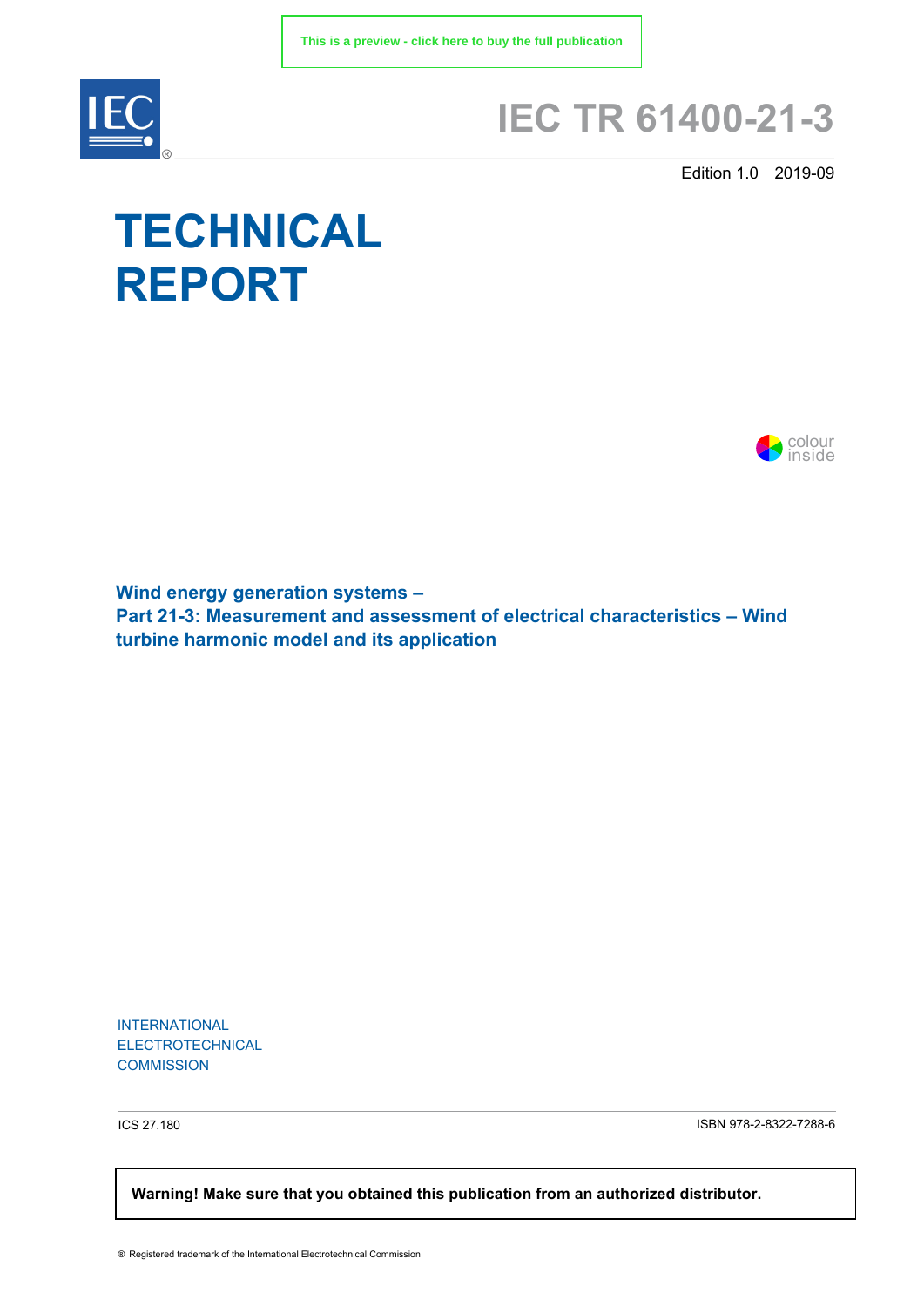IEC TR 61400-21-3:2019 © IEC 2019  $-2-$ 

# CONTENTS

| 1 |            |                                                                                   |  |  |  |  |
|---|------------|-----------------------------------------------------------------------------------|--|--|--|--|
| 2 |            |                                                                                   |  |  |  |  |
| 3 |            |                                                                                   |  |  |  |  |
|   | 3.1        |                                                                                   |  |  |  |  |
|   | 3.2        |                                                                                   |  |  |  |  |
| 4 |            |                                                                                   |  |  |  |  |
|   | 4.1        |                                                                                   |  |  |  |  |
|   | 4.2        |                                                                                   |  |  |  |  |
| 5 |            |                                                                                   |  |  |  |  |
|   | 5.1        |                                                                                   |  |  |  |  |
|   | 5.2        |                                                                                   |  |  |  |  |
|   | 5.3        |                                                                                   |  |  |  |  |
|   | 5.4        |                                                                                   |  |  |  |  |
|   | 5.5        |                                                                                   |  |  |  |  |
|   | 5.6        |                                                                                   |  |  |  |  |
| 6 |            |                                                                                   |  |  |  |  |
|   | 6.1        |                                                                                   |  |  |  |  |
|   | 6.2        | IEC 61400-21-1:2019, Annex E - Assessment of power quality of wind                |  |  |  |  |
|   |            |                                                                                   |  |  |  |  |
| 7 |            |                                                                                   |  |  |  |  |
|   | 7.1        |                                                                                   |  |  |  |  |
|   | 7.2        |                                                                                   |  |  |  |  |
|   | 7.3        |                                                                                   |  |  |  |  |
|   | 7.3.1      |                                                                                   |  |  |  |  |
|   | 7.3.2      |                                                                                   |  |  |  |  |
|   | 7.4        |                                                                                   |  |  |  |  |
|   | 7.4.1      |                                                                                   |  |  |  |  |
|   | 7.4.2      |                                                                                   |  |  |  |  |
|   | 7.4.3      |                                                                                   |  |  |  |  |
|   | 7.4.4      |                                                                                   |  |  |  |  |
| 8 |            |                                                                                   |  |  |  |  |
|   | 8.1        |                                                                                   |  |  |  |  |
|   | 8.2        |                                                                                   |  |  |  |  |
|   | 8.3<br>8.4 |                                                                                   |  |  |  |  |
|   |            |                                                                                   |  |  |  |  |
| 9 |            |                                                                                   |  |  |  |  |
|   |            |                                                                                   |  |  |  |  |
|   |            |                                                                                   |  |  |  |  |
|   |            | Figure 1 – Example of a phase angle between the harmonic current and the harmonic |  |  |  |  |
|   |            |                                                                                   |  |  |  |  |

| Figure 2 – Example of wind power plant typical components relevant for the harmonic |  |
|-------------------------------------------------------------------------------------|--|
|                                                                                     |  |
|                                                                                     |  |
| Figure 4 – Example of a WPP complex electrical infrastructure with many WTs  16     |  |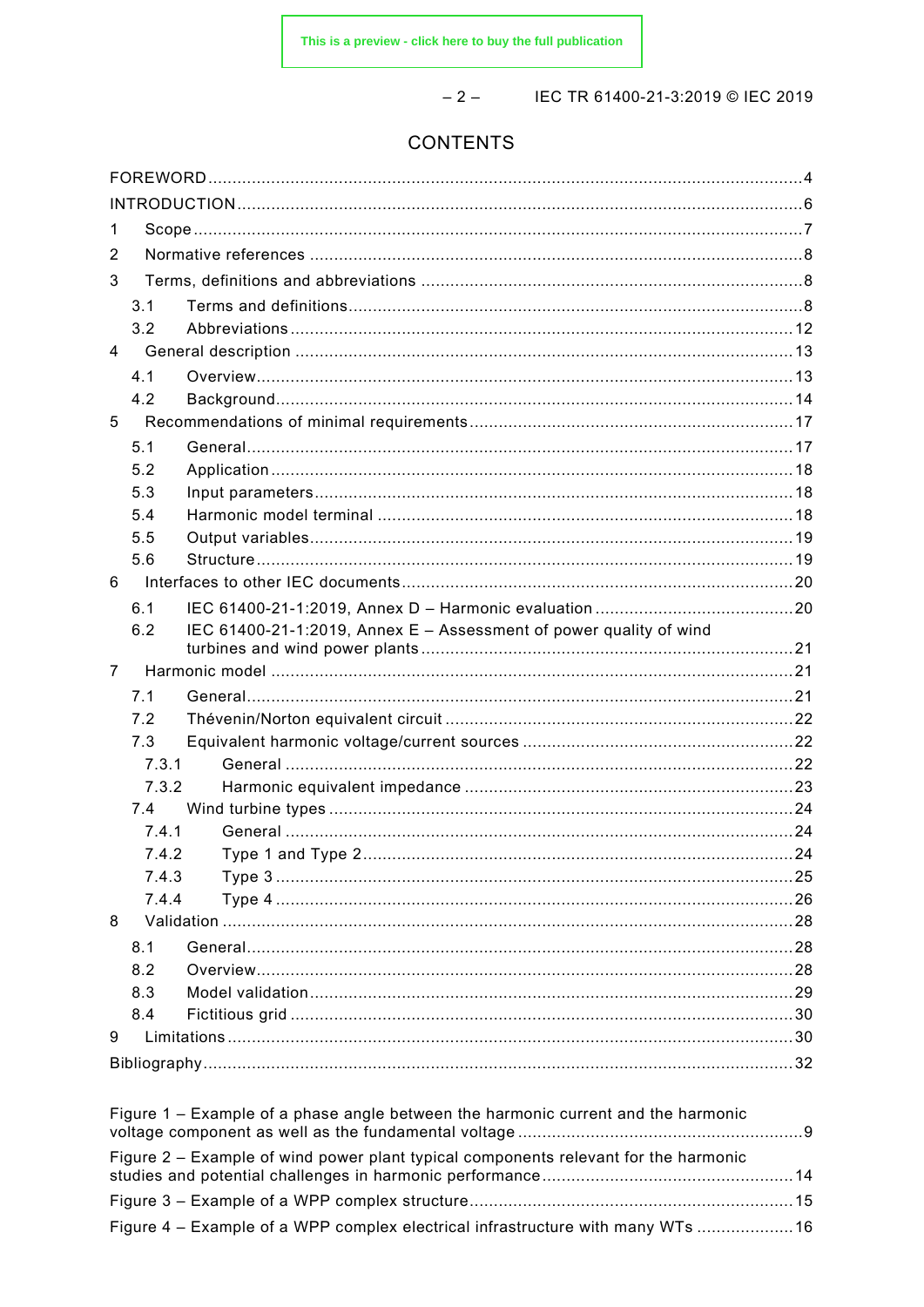IEC TR 61400-21-3:2019 © IEC 2019 – 3 –

| Figure 5 - Harmonic impedance estimated at the point of connection specified in  |  |
|----------------------------------------------------------------------------------|--|
| Figure 6 - Generic harmonic model structure represented as Norton/Thévenin       |  |
|                                                                                  |  |
| Figure 8 – Example of a structure of a DFAG harmonic model (from [13]) 26        |  |
|                                                                                  |  |
| Figure 10 – Example of a converter harmonic model as Thévenin equivalent circuit |  |
| Figure 11 - Harmonic voltage comparison for respective power bins 28             |  |
|                                                                                  |  |

|  |  |  |  | Table 1 – Example of a representation/template of the harmonic voltage source23       |  |
|--|--|--|--|---------------------------------------------------------------------------------------|--|
|  |  |  |  | Table 2 – Example of a representation/template of the harmonic current source 23      |  |
|  |  |  |  | Table 3 – Example of a representation/template of the harmonic equivalent impedance24 |  |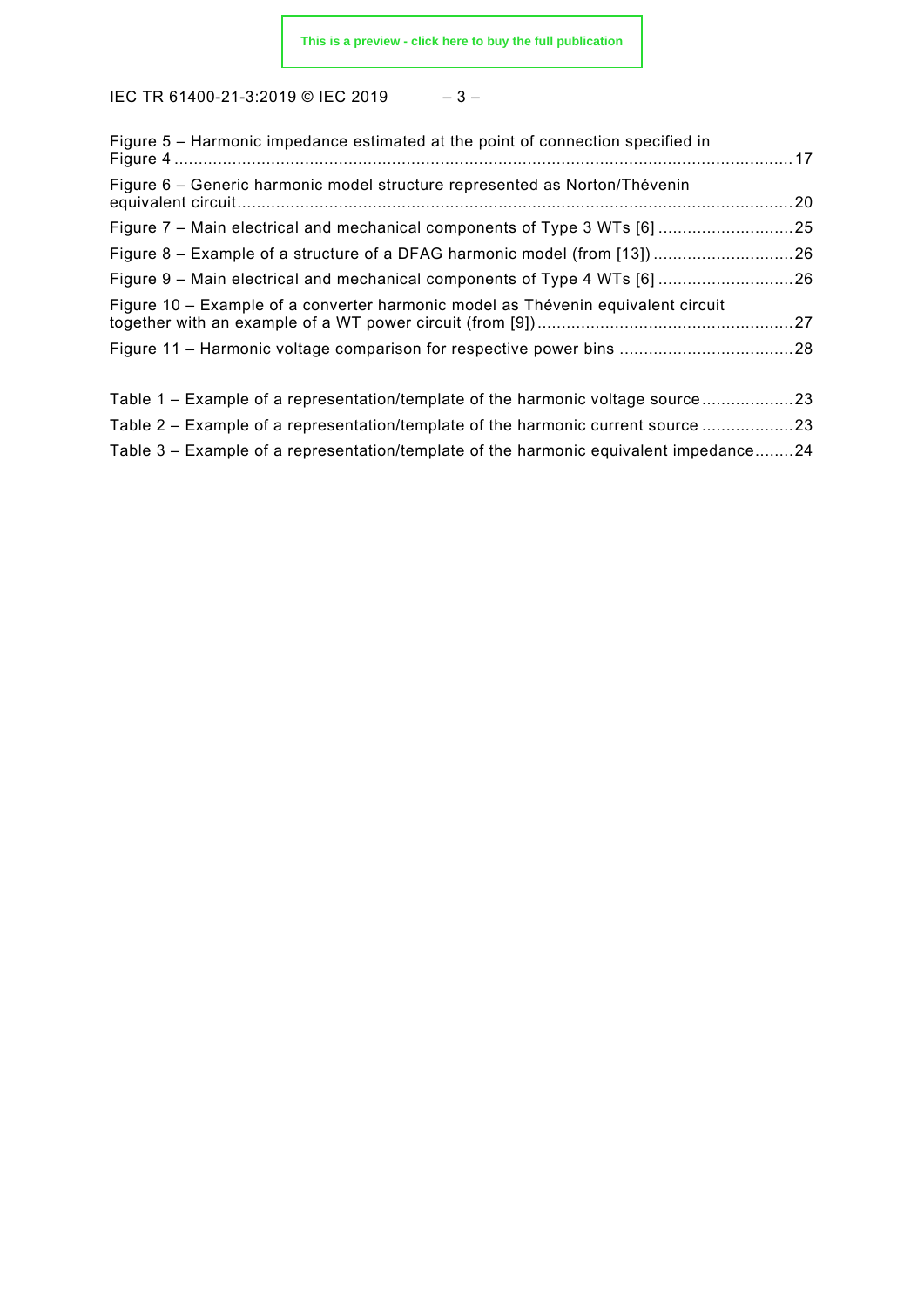**[This is a preview - click here to buy the full publication](https://webstore.iec.ch/publication/63755&preview)**

 $-4 -$  IEC TR 61400-21-3:2019 © IEC 2019

#### INTERNATIONAL ELECTROTECHNICAL COMMISSION

\_\_\_\_\_\_\_\_\_\_\_\_

#### **WIND ENERGY GENERATION SYSTEMS –**

## **Part 21-3: Measurement and assessment of electrical characteristics – Wind turbine harmonic model and its application**

#### FOREWORD

- <span id="page-3-0"></span>1) The International Electrotechnical Commission (IEC) is a worldwide organization for standardization comprising all national electrotechnical committees (IEC National Committees). The object of IEC is to promote international co-operation on all questions concerning standardization in the electrical and electronic fields. To this end and in addition to other activities, IEC publishes International Standards, Technical Specifications, Technical Reports, Publicly Available Specifications (PAS) and Guides (hereafter referred to as "IEC Publication(s)"). Their preparation is entrusted to technical committees; any IEC National Committee interested in the subject dealt with may participate in this preparatory work. International, governmental and nongovernmental organizations liaising with the IEC also participate in this preparation. IEC collaborates closely with the International Organization for Standardization (ISO) in accordance with conditions determined by agreement between the two organizations.
- 2) The formal decisions or agreements of IEC on technical matters express, as nearly as possible, an international consensus of opinion on the relevant subjects since each technical committee has representation from all interested IEC National Committees.
- 3) IEC Publications have the form of recommendations for international use and are accepted by IEC National Committees in that sense. While all reasonable efforts are made to ensure that the technical content of IEC Publications is accurate, IEC cannot be held responsible for the way in which they are used or for any misinterpretation by any end user.
- 4) In order to promote international uniformity, IEC National Committees undertake to apply IEC Publications transparently to the maximum extent possible in their national and regional publications. Any divergence between any IEC Publication and the corresponding national or regional publication shall be clearly indicated in the latter.
- 5) IEC itself does not provide any attestation of conformity. Independent certification bodies provide conformity assessment services and, in some areas, access to IEC marks of conformity. IEC is not responsible for any services carried out by independent certification bodies.
- 6) All users should ensure that they have the latest edition of this publication.
- 7) No liability shall attach to IEC or its directors, employees, servants or agents including individual experts and members of its technical committees and IEC National Committees for any personal injury, property damage or other damage of any nature whatsoever, whether direct or indirect, or for costs (including legal fees) and expenses arising out of the publication, use of, or reliance upon, this IEC Publication or any other IEC Publications.
- 8) Attention is drawn to the Normative references cited in this publication. Use of the referenced publications is indispensable for the correct application of this publication.
- 9) Attention is drawn to the possibility that some of the elements of this IEC Publication may be the subject of patent rights. IEC shall not be held responsible for identifying any or all such patent rights.

The main task of IEC technical committees is to prepare International Standards. However, a technical committee may propose the publication of a Technical Report when it has collected data of a different kind from that which is normally published as an International Standard, for example "state of the art".

IEC TR 61400-21-3, which is a Technical Report, has been prepared by IEC Technical Committee 88: Wind energy generation systems.

The text of this Technical Report is based on the following documents:

| DTR        | Report on voting |
|------------|------------------|
| 88/698/DTR | 88/717/RVDTR     |

Full information on the voting for the approval of this Technical Report can be found in the report on voting indicated in the above table.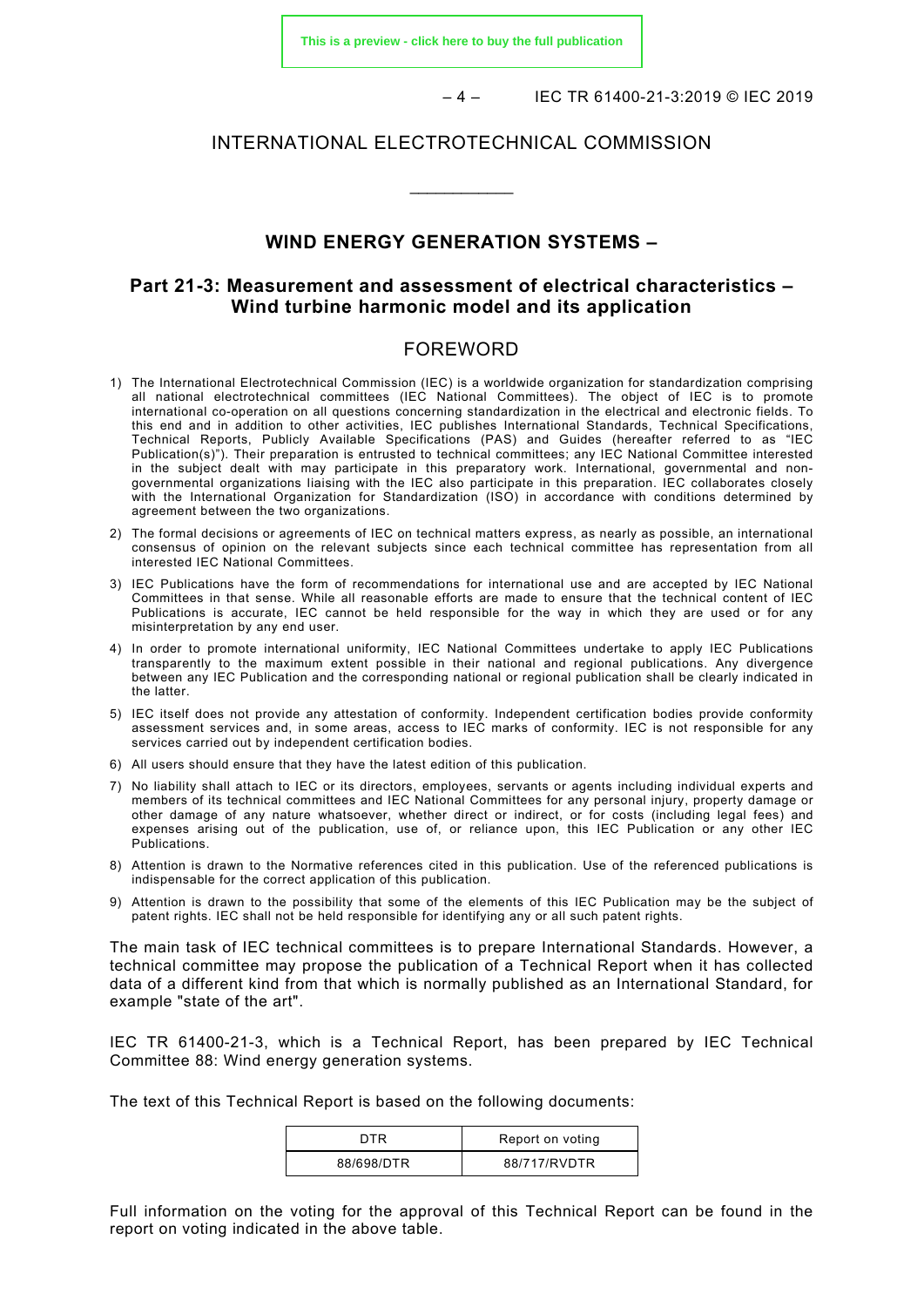IEC TR 61400-21-3:2019 © IEC 2019 – 5 –

This document has been drafted in accordance with the ISO/IEC Directives, Part 2.

A list of all parts in the IEC 61400 series, published under the general title *Wind energy generation systems*, can be found on the IEC website.

Future standards in this series will carry the new general title as cited above. Titles of existing standards in this series will be updated at the time of the next edition.

The committee has decided that the contents of this document will remain unchanged until the stability date indicated on the IEC website under "http://webstore.iec.ch" in the data related to the specific document. At this date, the document will be

- reconfirmed.
- withdrawn,
- replaced by a revised edition, or
- amended.

A bilingual version of this publication may be issued at a later date.

**IMPORTANT – The 'colour inside' logo on the cover page of this publication indicates that it contains colours which are considered to be useful for the correct understanding of its contents. Users should therefore print this document using a colour printer.**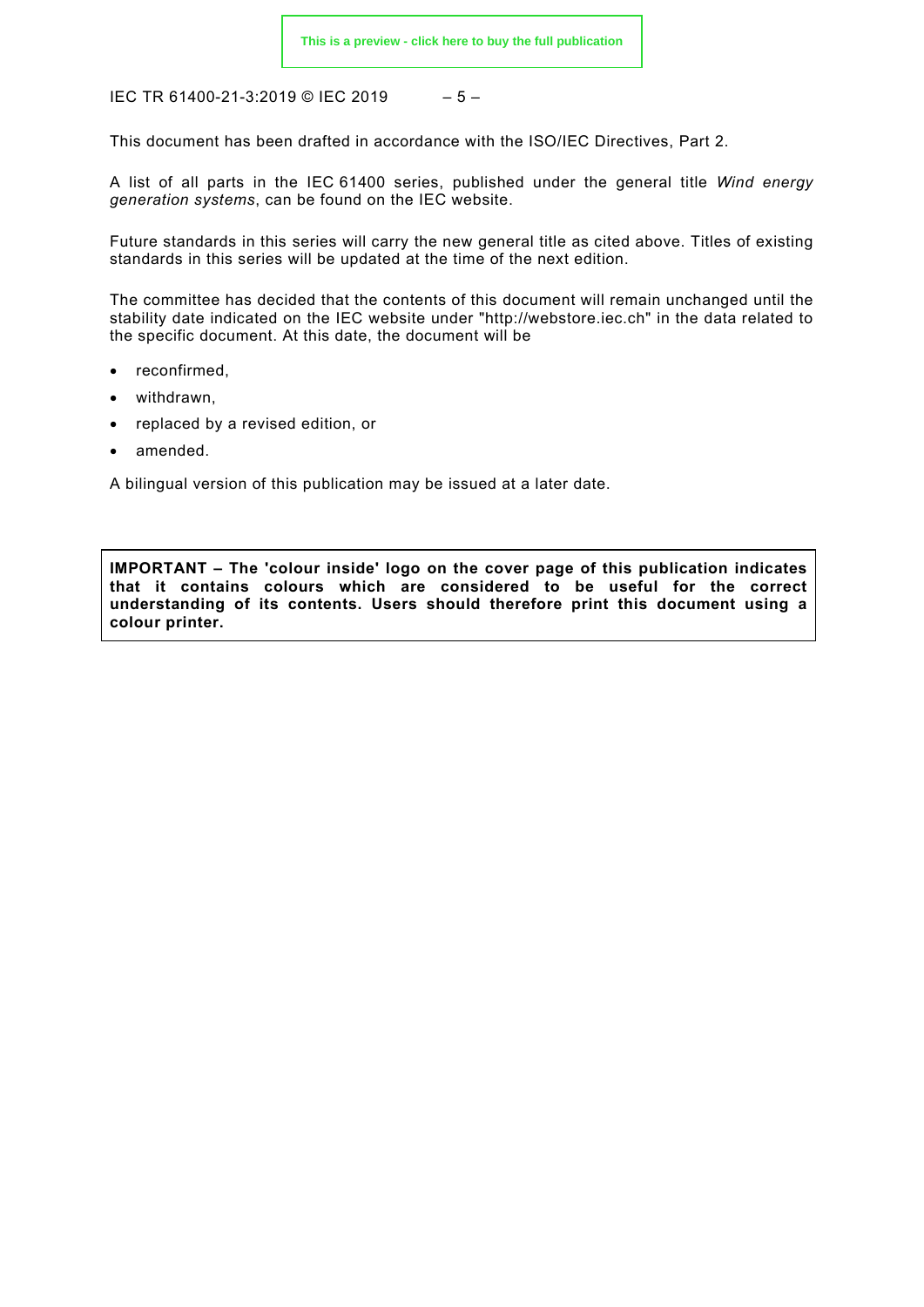$-6 -$  IEC TR 61400-21-3:2019 © IEC 2019

## INTRODUCTION

<span id="page-5-0"></span>The purpose of this IEC Technical Report (TR) is to provide a methodology that will ensure understanding, consistency and accuracy in application, structure and validation of the harmonic model of grid connected wind turbines (WTs).

There is an understandable requirement from wind power industry shareholders, e.g. transmission system operators (TSOs) and distribution system operators (DSOs), wind power plant (WPP) developers, WT manufacturers, WT component suppliers, academic units, research institutions, certifying bodies and standardization groups (e.g. TC88 MT21), for having a standardized WT harmonic model.

The standardized harmonic model would find a broad application in many areas of electrical engineering related to design, analysis, and optimisation of electrical infrastructure of onshore as well as offshore WPPs. Among others, this could be the evaluation of the WT harmonic performance, system-level harmonic studies, electrical infrastructure design and proposal of harmonic mitigation measures.

Standardized WT harmonic models as a performance measure starts to be important in such multi stakeholder systems as large offshore WPPs where TSOs, WPP developers and operators as well as WT manufacturers need to have a common understanding about harmonic modelling of WTs and harmonic studies in WPPs.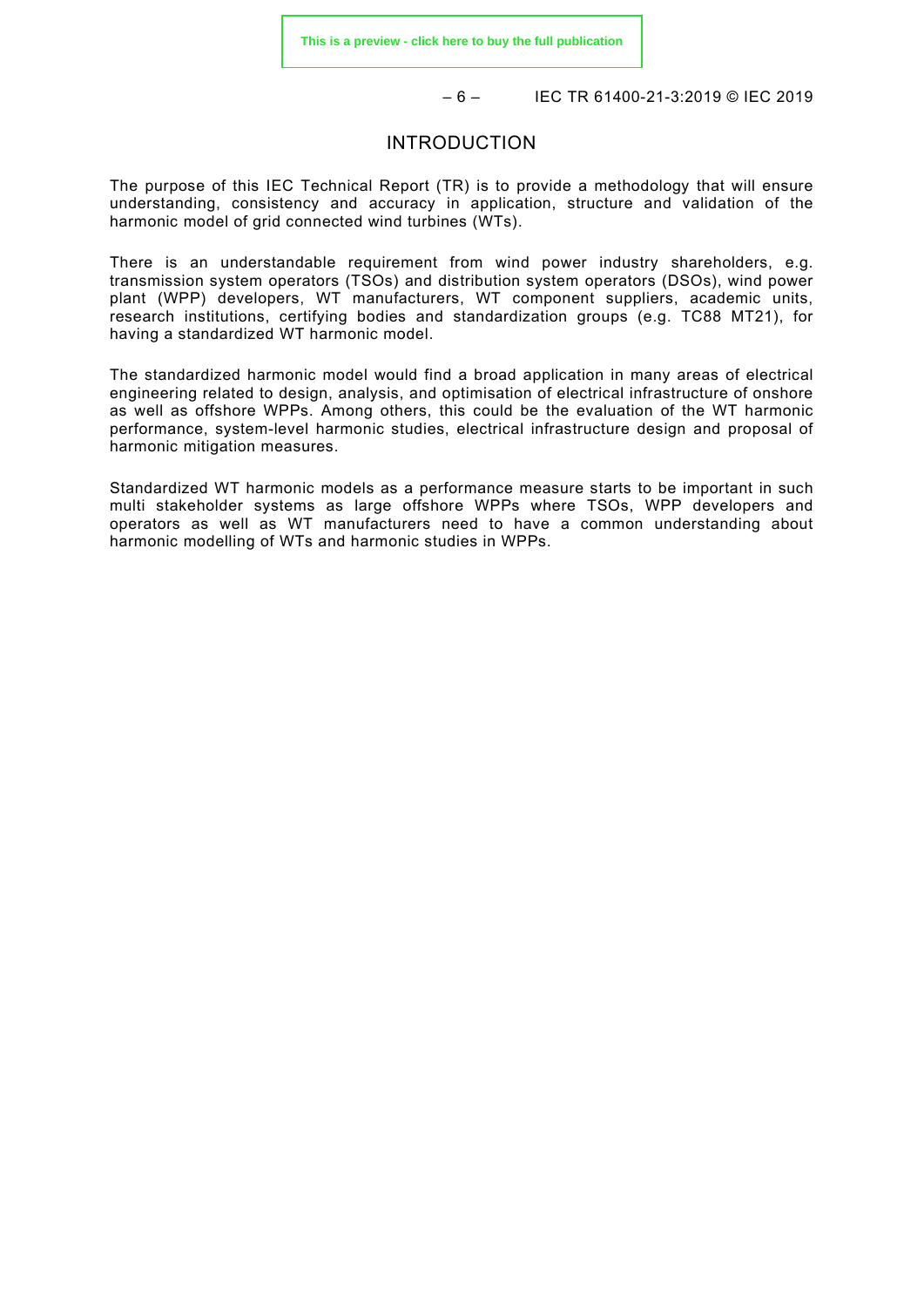IEC TR 61400-21-3:2019 © IEC 2019 – 7 –

# **WIND ENERGY GENERATION SYSTEMS –**

# **Part 21-3: Measurement and assessment of electrical characteristics – Wind turbine harmonic model and its application**

#### <span id="page-6-0"></span>**1 Scope**

This part of IEC 61400 provides guidance on principles which can be used as the basis for determining the application, structure and recommendations for the WT harmonic model. For the purpose of this Technical Report, a harmonic model means a model that represents harmonic emissions of different WT types interacting with the connected network.

This document is focused on providing technical guidance concerning the WT harmonic model. It describes the harmonic model in detail, covering such aspects as application, structure, as well as validation. By introducing a common understanding of the WT representation from a harmonic performance perspective, this document aims to bring the overall concept of the harmonic model closer to the industry (e.g. suppliers, developers, system operators, academia, etc.).

A standardized approach of WT harmonic model representation is presented in this document. The harmonic model will find a broad application in many areas of electrical engineering related to design, analysis, and optimisation of electrical infrastructure of onshore as well as offshore WPPs.

The structure of the harmonic model presented in this document will find an application in the following potential areas:

- evaluation of the WT harmonic performance during the design of electrical infrastructure and grid-connection studies;
- harmonic studies/analysis of modern power systems incorporating a number of WTs with line side converters;
- active or passive harmonic filter design to optimize electrical infrastructure (e.g. resonance characteristic shaping) as well as meet requirements in various grid codes;
- sizing of electrical components (e.g. harmonic losses, static reactive power compensation, noise emission, harmonic compatibility levels, etc.) within WPP electrical infrastructure;
- evaluation of external network background distortion impact on WT harmonic assessment;
- standardised communication interfaces in relation to WT harmonic data exchange between different stakeholders (e.g. system operators, generators, developers, etc.);
- universal interface for harmonic studies for engineering software developers;
- possible benchmark of WT introduced to the academia and the industry.

The advantage of having standardized WT harmonic performance assessment by means of the harmonic model is getting more and more crucial in case of large systems with different types of WTs connected to them, e.g. multi-cluster wind power plants incorporating different types of WTs connected to the same offshore or onshore substation.

The WT harmonic model can cover the integer harmonic range up to the  $40^{th}$ ,  $50^{th}$ , or  $100^{th}$ . And can be expanded, depending on requirements and application, to higher harmonic range as well as can also cover interharmonic components.